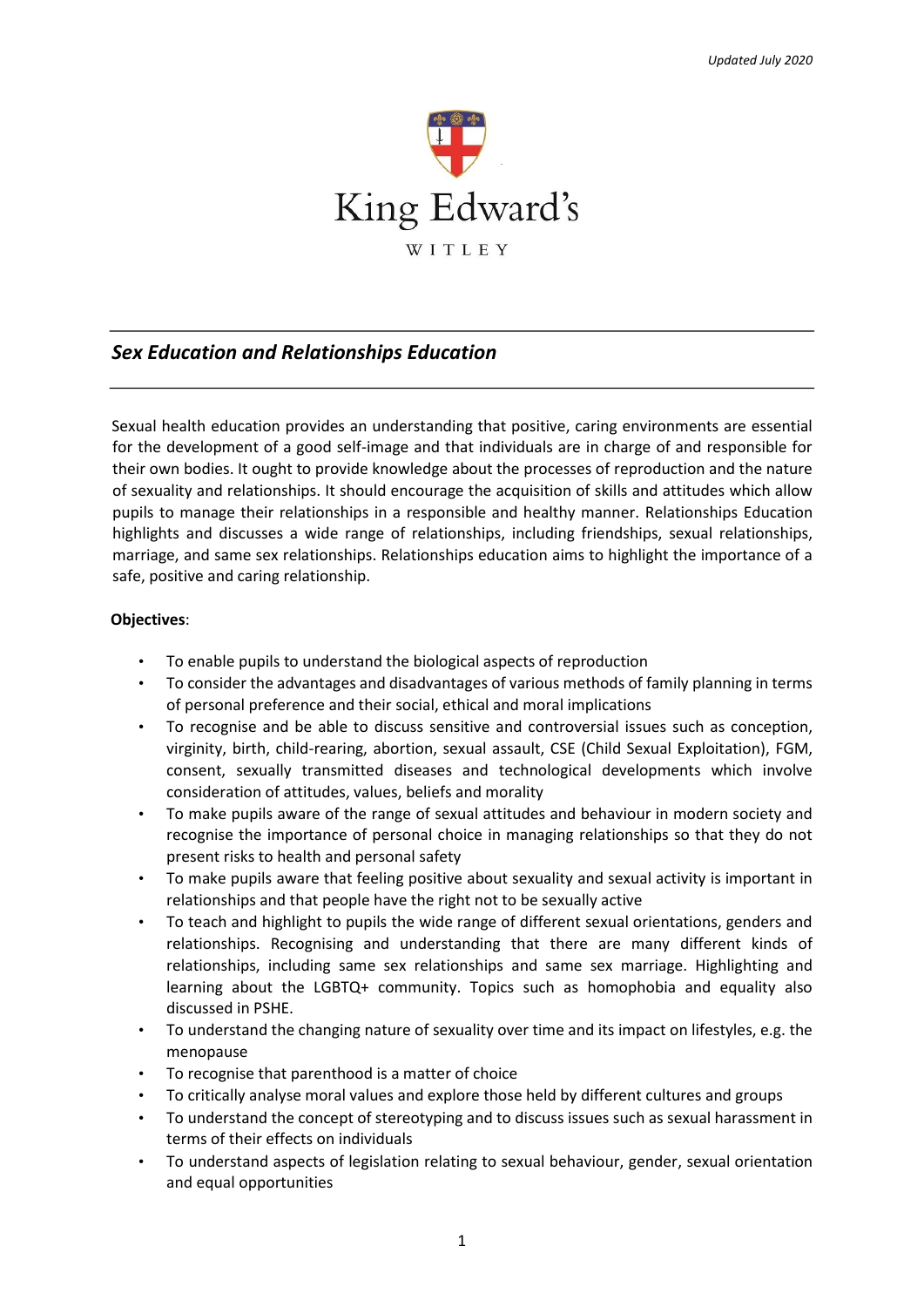- To provide awareness of statutory and voluntary organisations which offer support in human relationships
- To develop self-esteem and decision-making skills in pupils

#### **Sex Education in the Curriculum**

Sex education at King Edward's School is not taught in isolation but through Science, Religious Studies and PSHE. Furthermore, controversial issues may arise spontaneously in a tutor period or from the study of a topic or work of literature. The diverse staffing, its professionalism and the variety of experience contained within these teaching areas is seen as a valuable resource for the delivery of sex education. The provision of sex education is seen as progressive in terms of language, concepts and content which increases in depth and complexity as pupils progress through the School.

A variety of sensitive issues will inevitably be explored. It is recognised that an individual's sexuality is a highly personal and respected matter. The teaching of sex education at King Edward's School will place stress upon the need for understanding, respect and awareness of a variety of sexual preferences and orientations across the spectrum of human sexuality.

It is intended that pupils will be given up-to-date information on a wide variety of contraceptive methods and general statements about the efficacy of these methods will be given.

#### **Context**:

The prime responsibility for bringing up children rests with parents. The teaching offered by schools should be seen as complementary and supportive to the role of parents. In an attempt to achieve this, the 1988 Education Reform Act (Section 1) states that all pupils must be offered the opportunity of receiving a comprehensive, well-planned programme of sex education during their school careers through a curriculum which:

- "promotes the spiritual, moral, cultural, mental and physical development of pupils at school and of society; and
- prepares such pupils for the opportunities, responsibilities and experiences of adult life."

It is recognised that sex education is a difficult issue which will place demands on schools and teachers. However, the purpose of sex education should be to provide knowledge about loving relationships, the nature of sexuality and the processes of human reproduction. At the same time it should lead to the acquisition of understanding and attitudes which prepare pupils to view their relationships in a responsible and healthy manner.

The sex education delivered should be tailored not only to the age, but also to the understanding of pupils. At King Edward's School, with its Christian value-system, it will not be value-free, although it will aim to present facts in an objective, balanced and sensitive manner. It will be set within a clear framework of values and an awareness of the law regarding sexual behaviour. Pupils will be encouraged to appreciate the value of a stable family life, marriage and the responsibilities of parenthood. Such matters will be treated with sensitivity and great care will be taken to encourage all children to feel a sense of worth. Particular care will be taken when issues such as marital breakdown and divorce are dealt with.